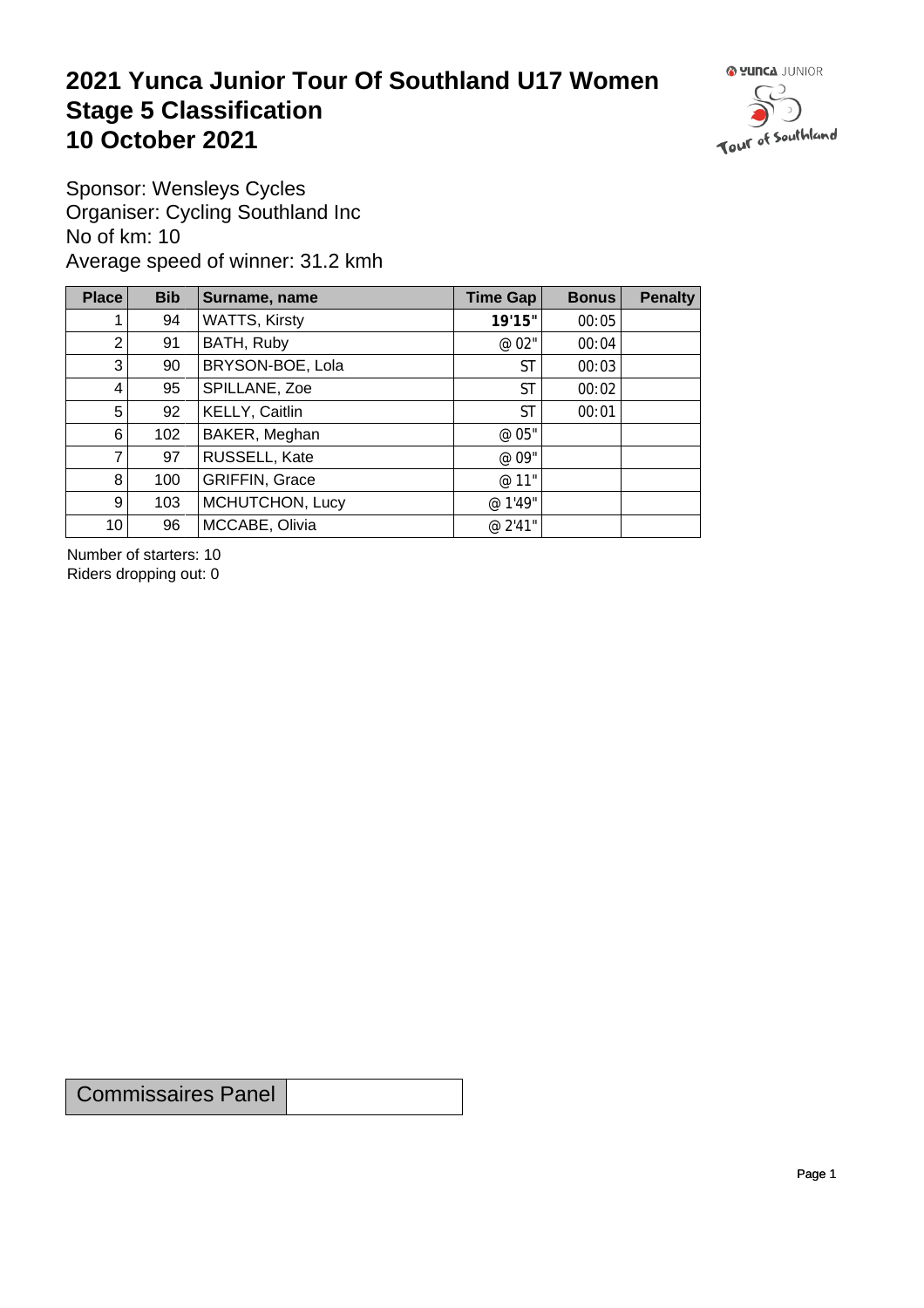## **2021 Yunca Junior Tour Of Southland U17 Women General Classification (Stage 5)**<br> **10 October 2021 10 October 2021**



Organiser: Cycling Southland Inc

| Place | <b>Bib</b> | Surname, name        | <b>Time Gap</b> |
|-------|------------|----------------------|-----------------|
|       | 102        | BAKER, Meghan        | 4h2'12"         |
| 2     | 90         | BRYSON-BOE, Lola     | @ 25"           |
| 3     | 94         | <b>WATTS, Kirsty</b> | @ 1'36"         |
| 4     | 92         | KELLY, Caitlin       | @ 2'00"         |
| 5     | 95         | SPILLANE, Zoe        | @ 2'24"         |
| 6     | 91         | BATH, Ruby           | @ 2'29"         |
| 7     | 100        | GRIFFIN, Grace       | @ 4'08"         |
| 8     | 97         | RUSSELL, Kate        | @ 9'53"         |
| 9     | 103        | MCHUTCHON, Lucy      | @ 52'50"        |
| 10    | 96         | MCCABE, Olivia       | @ 1h4'25"       |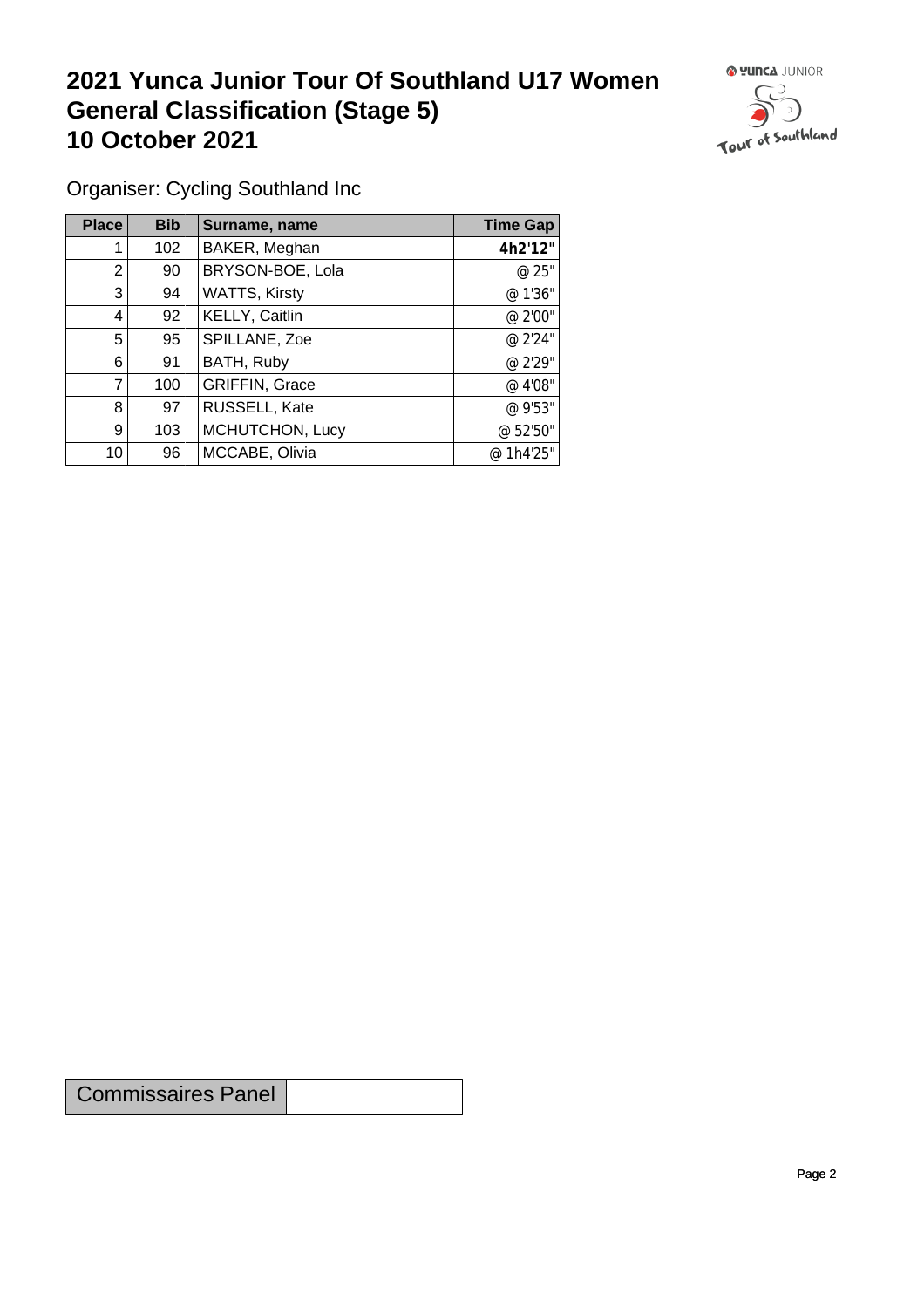## **2021 Yunca Junior Tour Of Southland U17 Women Sprint Classification (Stage 5) 10 October 2021 10 October 2021**



Organiser: Cycling Southland Inc

| <b>Place</b> | <b>Bib</b> | Surname, name        | <b>Points</b> |
|--------------|------------|----------------------|---------------|
|              | 102        | BAKER, Meghan        | 22            |
|              | 94         | <b>WATTS, Kirsty</b> | 16            |
| 3            | 90         | BRYSON-BOE, Lola     |               |
|              | 92         | KELLY, Caitlin       | 5             |
| 5            | 95         | SPILLANE, Zoe        | 3             |
| 6            | 91         | BATH, Ruby           | 3             |